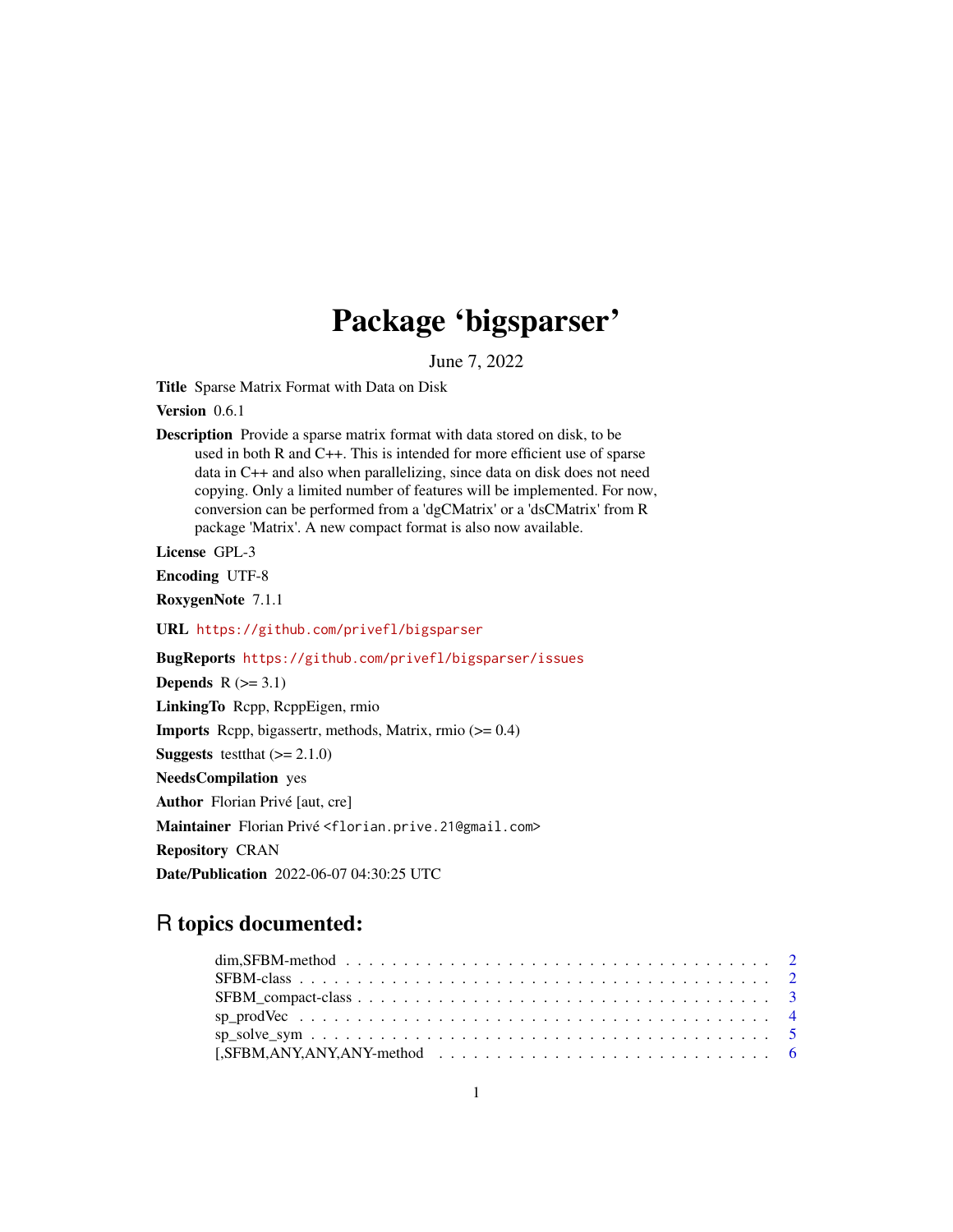#### <span id="page-1-0"></span>**Index** [7](#page-6-0) **7**

dim,SFBM-method *Dimension and type methods for class* SFBM*.*

#### Description

Dimension and type methods for class SFBM.

#### Usage

## S4 method for signature 'SFBM' dim(x) ## S4 method for signature 'SFBM' length(x)

#### Arguments

x An object of class [SFBM.](#page-1-1)

<span id="page-1-1"></span>

| Class SFBM<br>SFBM-class |
|--------------------------|
|--------------------------|

#### Description

A reference class for storing and accessing sparse matrix-like data stored in files on disk.

Convert a 'dgCMatrix' or 'dsCMatrix' to an SFBM.

#### Usage

```
as_SFBM(spmat, backingfile = tempfile(), compact = FALSE)
```
#### Arguments

| spmat       | A 'dgCMatrix' (non-symmetric sparse matrix of type 'double') or 'dsCMatrix'<br>(symmetric sparse matrix of type 'double').        |
|-------------|-----------------------------------------------------------------------------------------------------------------------------------|
| backingfile | Path to file where to store data. Extension , sbk is automatically added.                                                         |
| compact     | Whether to use a compact format? Default is FALSE. This is useful when non-<br>zero values in columns are contiguous (or almost). |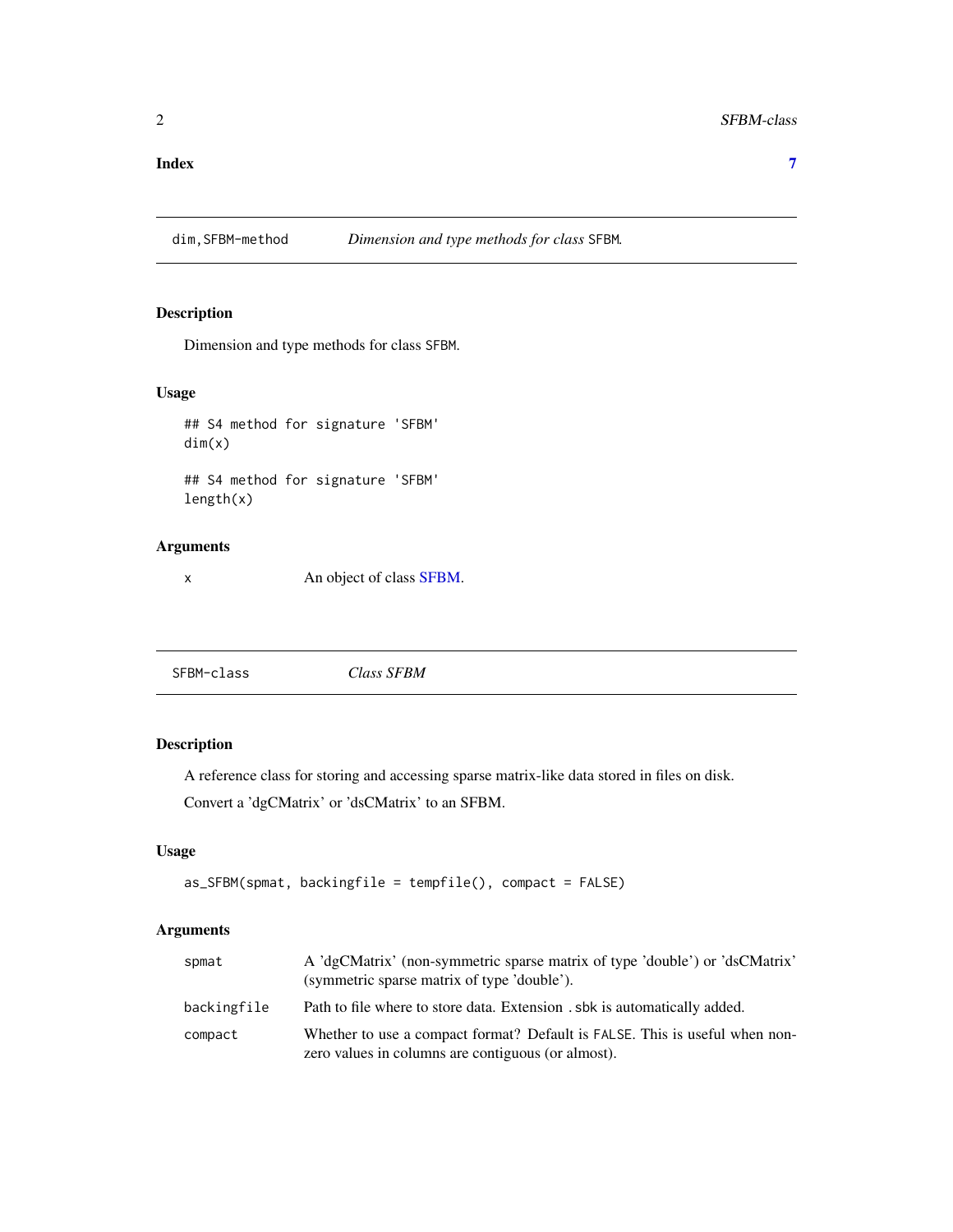#### <span id="page-2-0"></span>Details

An object of class SFBM has many fields:

- \$address: address of the external pointer containing the underlying C++ object to be used as a XPtr<SFBM> in C++ code
- \$extptr: (internal) use \$address instead
- \$nrow: number of rows
- \$ncol: number of columns
- \$nval: number of non-zero values
- \$p: vector of column positions
- \$backingfile or \$sbk: File with extension 'sbk' that stores the data of the SFBM
- \$rds: 'rds' file (that may not exist) corresponding to the 'sbk' file
- \$is\_saved: whether this object is stored in \$rds?

#### And some methods:

- \$save(): Save the SFBM object in \$rds. Returns the SFBM.
- \$add\_columns(): Add new columns from a 'dgCMatrix' or a 'dsCMatrix'.

#### Value

The new [SFBM.](#page-1-1)

#### Examples

```
spmat2 <- Matrix::Diagonal(4, 0:3)
spmat2[4, 2] <- 5
spmat2[1, 4] <- 6
spmat2[3, 4] <- 7
spmat2
# Stores all (i, x) for x := 0(X2 <- as_SFBM(spmat2))
matrix(readBin(X2$sbk, what = double(), n = 100), 2)# Stores only x, but all (even the zero ones) from first to last being not 0
(X3 <- as_SFBM(spmat2, compact = TRUE))
X3$first_i
readBin(X3$sbk, what = double(), n = 100)
```
SFBM\_compact-class *Class SFBM\_compact*

#### **Description**

A reference class for storing and accessing sparse matrix-like data stored in files on disk, in a compact format (when non-zero values in columns are contiguous).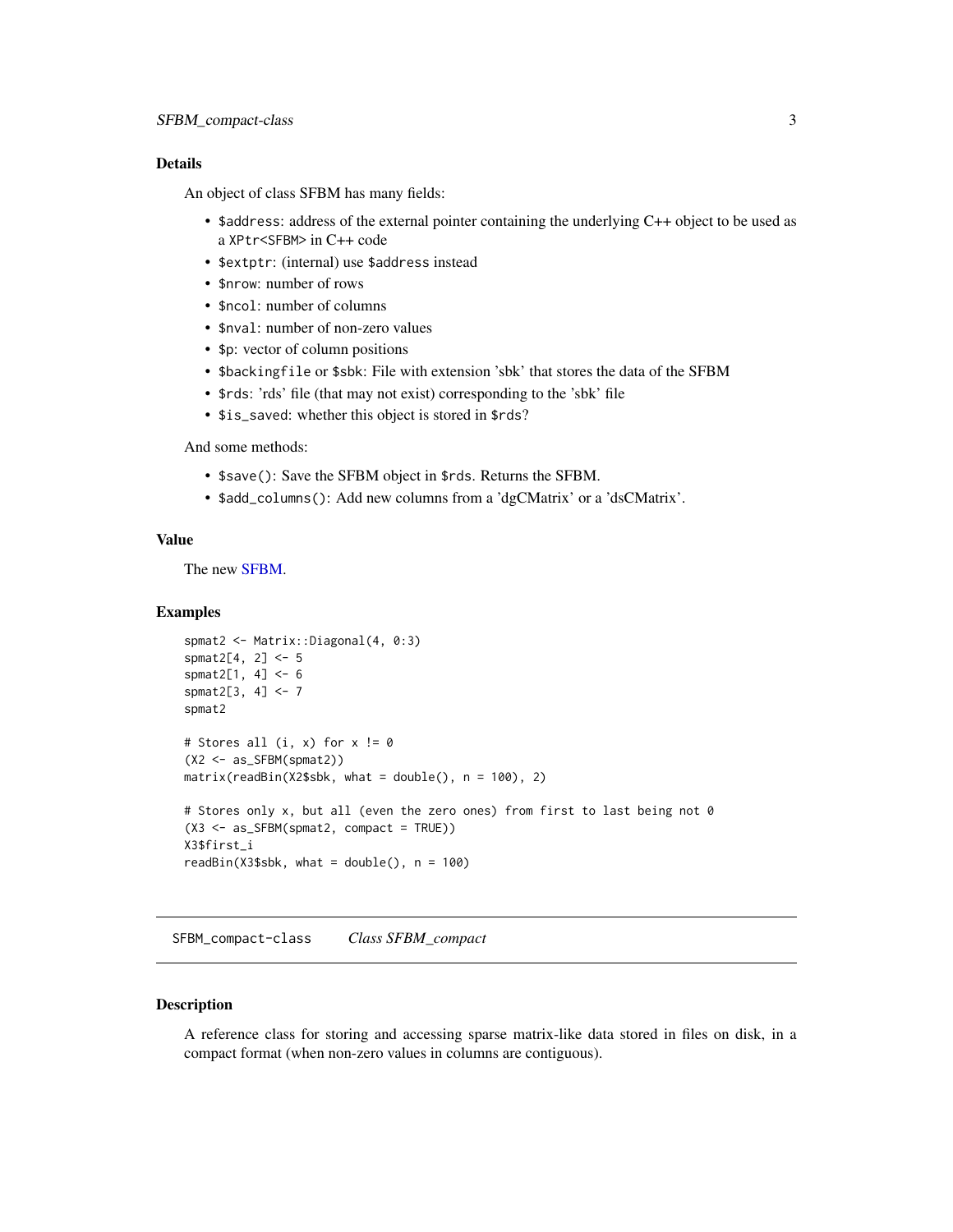#### <span id="page-3-0"></span>Details

It inherits the fields and methods from class [SFBM.](#page-1-1)

sp\_prodVec *Products with a vector*

#### Description

Products between an [SFBM](#page-1-1) and a vector.

#### Usage

sp\_prodVec(X, y)

sp\_cprodVec(X, y)

#### Arguments

| X        | An SFBM.                                                                                                                        |
|----------|---------------------------------------------------------------------------------------------------------------------------------|
| <b>V</b> | A vector of same size of the number of columns of X for sp_prodVec() abd as<br>the number of rows of $X$ for $sp_c$ cprodvec(). |

#### Value

- sp\_prodVec(): the vector which is equivalent to X %\*% y if X was a dgCMatrix.
- sp\_cprodVec(): the vector which is equivalent to Matrix::crossprod(X, y) if X was a dgCMatrix.

#### Examples

```
spmat <- Matrix::rsparsematrix(1000, 1000, 0.01)
X <- as_SFBM(spmat)
sp_prodVec(X, rep(1, 1000))
sp_cprodVec(X, rep(1, 1000))
```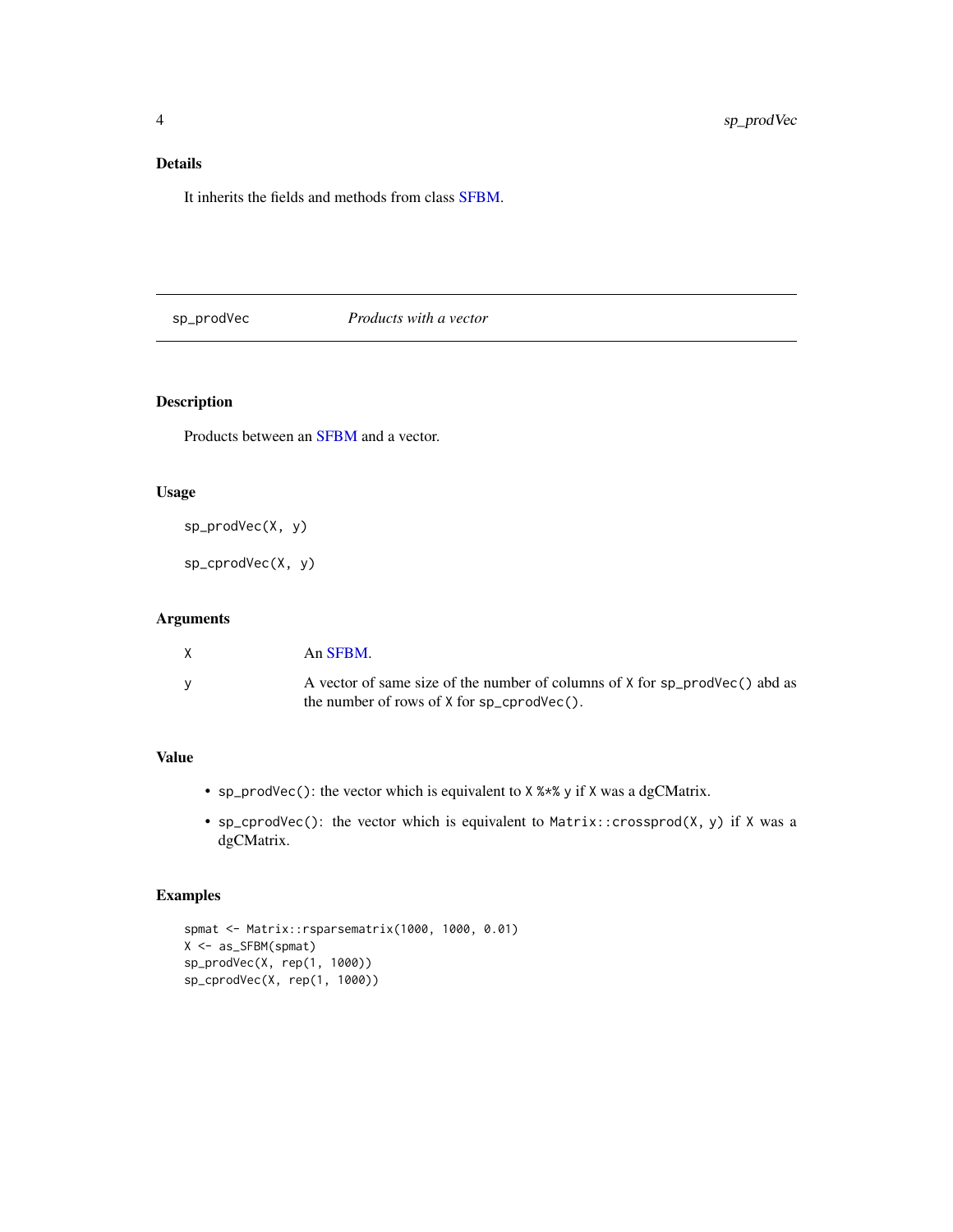<span id="page-4-0"></span>

#### Description

Solve Ax=b where A is a symmetric SFBM, and b is a vector.

#### Usage

```
sp_solve_sym(
 A,
 b,
  add\_to\_diag = rep(0, ncol(A)),tol = 1e-10,maxiter = 10 * \text{ncol(A)}\lambda
```
#### Arguments

| A           | A symmetric SFBM.                                                                     |
|-------------|---------------------------------------------------------------------------------------|
| b           | A vector.                                                                             |
| add_to_diag | Vector (or single value) to <i>virtually</i> add to the diagonal of A. Default is 0s. |
| tol         | Tolerance for convergence. Default is 1e-10.                                          |
| maxiter     | Maximum number of iterations for convergence.                                         |

#### Value

The vector x, solution of Ax=b.

#### Examples

```
N < - 100spmat <- Matrix::rsparsematrix(N, N, 0.01, symmetric = TRUE)
X <- bigsparser::as_SFBM(as(spmat, "dgCMatrix"))
b \leftarrow runif(N)test <- tryCatch(as.vector(Matrix::solve(spmat, b)), error = function(e) print(e))
test2 <- tryCatch(sp_solve_sym(X, b), error = function(e) print(e))
test3 <- as.vector(Matrix::solve(spmat + Matrix::Diagonal(N, 1:N), b))
test4 <- sp_solve_sym(X, b, add_to_diag = 1:N)
all.equal(test3, test4)
```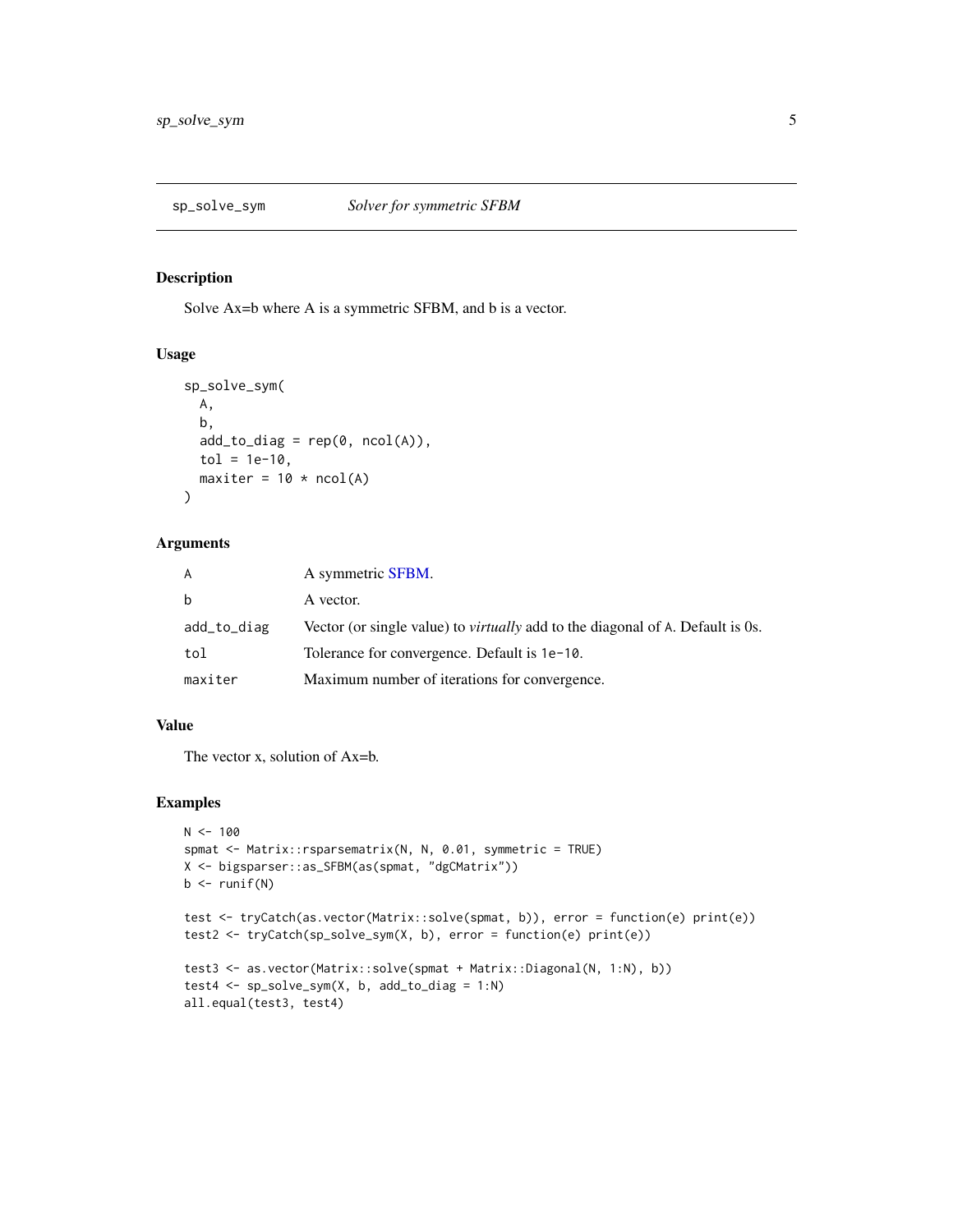<span id="page-5-0"></span>[,SFBM,ANY,ANY,ANY-method

*Accessor methods for class* SFBM*.*

#### Description

Accessor methods for class SFBM.

#### Usage

```
## S4 method for signature 'SFBM,ANY,ANY,ANY'
x[i, j, ..., drop = FALSE]## S4 method for signature 'SFBM_compact,ANY,ANY,ANY'
x[i, j, ..., drop = FALSE]
```
#### Arguments

| $\boldsymbol{\mathsf{x}}$ | A <b>SFBM</b> object.                                                                                                         |
|---------------------------|-------------------------------------------------------------------------------------------------------------------------------|
|                           | A vector of indices (or nothing). You can use positive and negative indices, and<br>also logical indices (that are recycled). |
|                           | A vector of indices (or nothing). You can use positive and negative indices, and<br>also logical indices (that are recycled). |
| .                         | Not used. Just to make nargs work.                                                                                            |
| drop                      | Not implemented; always return a sparse matrix (drop = FALSE).                                                                |
|                           |                                                                                                                               |

#### Examples

X2[1:3, 2:3]

```
spmat <- Matrix::Diagonal(4, 0:3)
spmat[4, 2] <- 5
spmat[1, 4] <- 6
spmat[3, 4] <- 7
spmat
X <- as_SFBM(spmat)
X[1:3, 2:3]
X[, 4] # parameter drop is not implemented
X[-1, 3:4]
X2 <- as_SFBM(spmat, compact = TRUE)
```